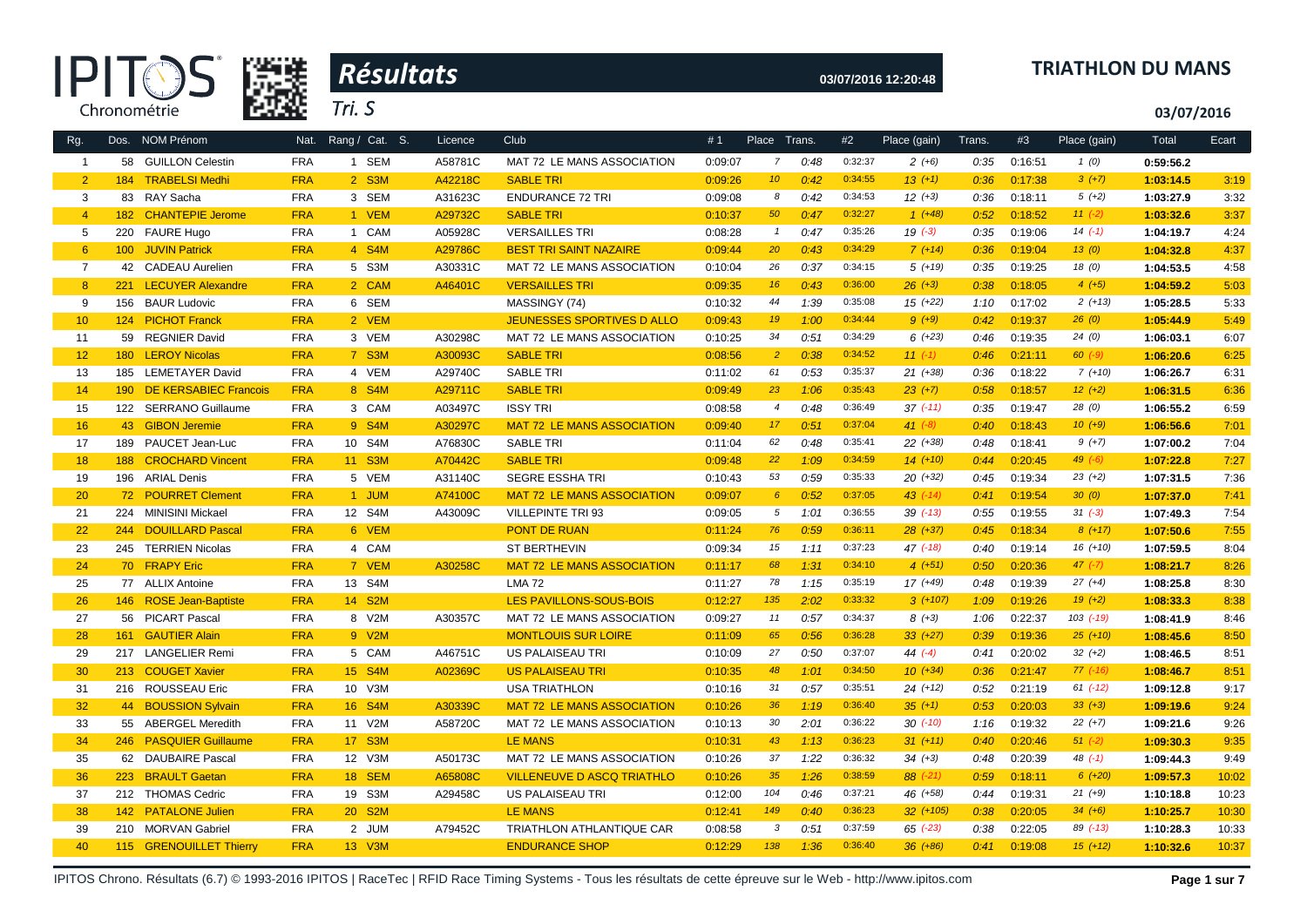



# **03/07/2016 12:20:48 TRIATHLON DU MANS**

**03/07/2016**

| Rg. |                 | Dos. NOM Prénom             | Nat.       | Rang / Cat. S. | Licence | Club                              | #1      | Place Trans. |      | #2      | Place (gain)  | Trans. | #3      | Place (gain)  | Total     | Ecart |
|-----|-----------------|-----------------------------|------------|----------------|---------|-----------------------------------|---------|--------------|------|---------|---------------|--------|---------|---------------|-----------|-------|
| 41  |                 | 96 DA CUNHA Mattheis        | <b>FRA</b> | 6 CAM          | A28430C | <b>ASFAS TRI</b>                  | 0:09:14 | 9            | 0:42 | 0:39:42 | $101 (-34)$   | 0:45   | 0:20:14 | $41 (+2)$     | 1:10:33.6 | 10:38 |
| 42  |                 | 170 BESSON Pierre           | <b>FRA</b> | 21 S2M         | A42530C | <b>US PALAISEAU TRI</b>           | 0:10:52 | 57           | 1:24 | 0:36:14 | $29 (+21)$    | 1:07   | 0:21:07 | $59(-6)$      | 1:10:42.4 | 10:47 |
| 43  |                 | 48 VERBAUWEN Alex           | <b>FRA</b> | 3 JUM          | A30329C | MAT 72 LE MANS ASSOCIATION        | 0:09:52 | 24           | 1:01 | 0:39:53 | $107$ $(-31)$ | 0:37   | 0:19:28 | $20(+12)$     | 1:10:48.8 | 10:53 |
| 44  |                 | 53 MIGNON Benoit            | <b>FRA</b> | 22 S4M         | A30403C | <b>MAT 72 LE MANS ASSOCIATION</b> | 0:10:22 | 33           | 0:46 | 0:36:56 | $40 (+3)$     | 0:38   | 0:22:11 | $90 (-14)$    | 1:10:50.8 | 10:55 |
| 45  |                 | 102 LE MERCIER Valentin     | <b>FRA</b> | 23 SEM         |         | <b>BRETTE LES PINS</b>            | 0:11:31 | 81           | 1:30 | 0:37:54 | $60 (+23)$    | 0:38   | 0:19:21 | $17(+13)$     | 1:10:51.4 | 10:56 |
| 46  |                 | 153 NICOLAS Maxence         | <b>FRA</b> | 7 CAM          | A75360C | <b>MAT 72 LE MANS ASSOCIATION</b> | 0:10:09 | 28           | 1:46 | 0:35:57 | $25 (+1)$     | 0:50   | 0:22:13 | $92$ (-19)    | 1:10:53.1 | 10:57 |
| 47  |                 | 133 TERRIEN Franck          | <b>FRA</b> | 14 V2M         | A49798C | <b>LAVAL TRI CLUB</b>             | 0:11:23 | 74           | 1:05 | 0:37:54 | 59 (+25)      | 0:42   | 0:20:14 | $42 (+2)$     | 1:11:15.9 | 11:20 |
| 48  |                 | 49 DEFOUR Julian            | <b>FRA</b> | 24 S2M         | A80665C | <b>MAT 72 LE MANS ASSOCIATION</b> | 0:11:36 | 86           | 1:04 | 0:37:19 | $45 (+41)$    | 0:43   | 0:20:57 | $56 (-3)$     | 1:11:35.2 | 11:39 |
| 49  |                 | 94 BROSSIER Julien          | <b>FRA</b> | 25 SEM         |         | ARGENTEUIL                        | 0:11:07 | 63           | 1:10 | 0:37:54 | $58(+16)$     | 0:40   | 0:20:54 | $53(-2)$      | 1:11:42.1 | 11:46 |
| 50  |                 | 80 ROINE Julien             | <b>FRA</b> | 26 S3M         | A75680C | <b>ENDURANCE 72 TRI</b>           | 0:12:14 | 119          | 1:27 | 0:37:05 | $42$ $(+65)$  | 1:03   | 0:20:07 | $37 (+4)$     | 1:11:54.4 | 11:59 |
| 51  |                 | 87 CHARLOT Fabrice          | <b>FRA</b> | 15 V3M         | A31657C | <b>ENDURANCE 72 TRI</b>           | 0:12:19 | 125          | 1:29 | 0:36:51 | 38 (+74)      | 1:04   | 0:20:27 | 44 (0)        | 1:12:07.3 | 12:12 |
| 52  | 41              | <b>GARCIA Mickael</b>       | <b>FRA</b> | 16 VEM         | A74131C | <b>MAT 72 LE MANS ASSOCIATION</b> | 0:10:33 | 47           | 1:15 | 0:38:48 | $84 (-3)$     | 0:46   | 0:21:21 | $63$ $(-2)$   | 1:12:40.5 | 12:45 |
| 53  | 207             | DOS SANTOS Tom              | <b>FRA</b> | 8 CAM          | A59385C | TOM DOS SANTOS                    | 0:10:30 | 40           | 0:48 | 0:39:41 | $100(-19)$    | 0:43   | 0:21:05 | 58 (+6)       | 1:12:44.5 | 12:49 |
| 54  | 203             | <b>BORG Jerome</b>          | <b>FRA</b> | 17 VEM         | A28577C | TC JOUE LES TOURS                 | 0:11:32 | 83           | 1:06 | 0:37:36 | $51 (+35)$    | 1:02   | 0:21:35 | $71(-6)$      | 1:12:49.4 | 12:54 |
| 55  |                 | 205 BRUNET Julien           | <b>FRA</b> | 27 S4M         | A41220C | <b>TOBESPORT</b>                  | 0:10:00 | 25           | 2:11 | 0:39:04 | $91 (-39)$    | 0:54   | 0:20:51 | $52 (+9)$     | 1:12:58.1 | 13:02 |
| 56  |                 | 215 BOURGET Didier          | <b>FRA</b> | 18 VEM         |         | <b>USA TRIATHLON</b>              | 0:09:43 | 18           | 1:15 | 0:37:35 | 49 $(-19)$    | 0:43   | 0:23:49 | $134$ $(-19)$ | 1:13:02.0 | 13:06 |
| 57  |                 | 52 JOUSSE Mathieu           | <b>FRA</b> | 4 JUM          | A75119C | MAT 72 LE MANS ASSOCIATION        | 0:12:07 | 114          | 1:23 | 0:37:48 | $53(+47)$     | 0:50   | 0:21:00 | $57(+10)$     | 1:13:06.8 | 13:11 |
| 58  |                 | 82 LEFFRAY Alexandre        | <b>FRA</b> | 28 S2M         | A76074C | <b>ENDURANCE 72 TRI</b>           | 0:10:26 | 38           | 1:23 | 0:40:01 | $110(-45)$    | 0:57   | 0:20:29 | $45$ $(+25)$  | 1:13:15.2 | 13:19 |
| 59  | 106             | <b>BOBINET Melvin</b>       | <b>FRA</b> | 29 S2M         | A86044C | CHANTONNAY TRIATHLON              | 0:09:45 | 21           | 1:01 | 0:38:30 | $78$ $(-21)$  | 0:49   | 0:23:13 | $123$ $(-17)$ | 1:13:15.8 | 13:20 |
| 60  |                 | 247 LIARD Benjamin          | <b>FRA</b> | 30 S3M         |         | <b>LE MANS</b>                    | 0:12:12 | 118          | 2:06 | 0:37:54 | $57(+30)$     | 0:56   | 0:20:11 | $40(+28)$     | 1:13:16.6 | 13:21 |
| 61  |                 | 226 MANDONNET Guillaume     | <b>FRA</b> | 31 S4M         |         | <b>VINCENNES</b>                  | 0:12:03 | 109          | 1:31 | 0:38:04 | 68 (+31)      | 0:47   | 0:20:56 | 54 (+17)      | 1:13:18.5 | 13:23 |
| 62  |                 | 57 BOURDIN Yoann            | <b>FRA</b> | 32 S2M         | A43583C | <b>MAT 72 LE MANS ASSOCIATION</b> | 0:11:52 | 100          | 1:09 | 0:38:20 | $74 (+30)$    | 0:51   | 0:21:24 | $64 (+8)$     | 1:13:33.4 | 13:38 |
| 63  |                 | 147 HAMON Julien            | <b>FRA</b> | 33 S4M         | A04328C | <b>LEVALLOIS TRI</b>              | 0:10:30 | 41           | 1:37 | 0:38:39 | $81$ (-12)    | 1:38   | 0:21:25 | $67$ $(-10)$  | 1:13:46.9 | 13:51 |
| 64  | 134             | <b>ROBERT Emmanuel</b>      | <b>FRA</b> | 34 S3M         | A59046C | <b>LAVAL TRI CLUB</b>             | 0:10:56 | 59           | 1:14 | 0:39:06 | $92 (-6)$     | 0:43   | 0:21:53 | $80 (+1)$     | 1:13:49.2 | 13:53 |
| 65  | 243             | <b>GODEFFROY Pascal</b>     | <b>FRA</b> | 35 S4M         |         | <b>DONGES</b>                     | 0:10:41 | 51           | 1:29 | 0:39:09 | $93$ (-17)    | 0:50   | 0:21:59 | $84 (+3)$     | 1:14:05.4 | 14:10 |
| 66  | 143             | <b>SOUCHU Julien</b>        | <b>FRA</b> | 36 S3M         |         | <b>LE MANS</b>                    | 0:12:34 | 144          | 1:03 | 0:37:49 | $54(+71)$     | 0:47   | 0:21:54 | $82 (+7)$     | 1:14:05.9 | 14:10 |
| 67  | 251             | <b>GASTEAU Arnaud</b>       | <b>FRA</b> | 19 V3M         |         | <b>LE MANS</b>                    | 0:14:07 | 211          | 1:09 | 0:38:27 | 76 (+103)     | 0:38   | 0:19:52 | $29(+41)$     | 1:14:10.7 | 14:15 |
| 68  | 151             | <b>DEROUIN Mickael</b>      | <b>FRA</b> | 20 VEM         | A46259C | <b>LICENCE INDIVIDUELLE</b>       | 0:13:34 | 190          | 0:53 | 0:37:37 | $52(+105)$    | 0:41   | 0:21:30 | $69 (+17)$    | 1:14:13.2 | 14:17 |
| 69  |                 | 229 ROUX Julien             | <b>FRA</b> | 37 S2M         |         | <b>VOLNAY</b>                     | 0:10:33 | 46           | 1:28 | 0:38:52 | $86$ $(-11)$  | 0:56   | 0:22:39 | $108$ $(-12)$ | 1:14:25.5 | 14:30 |
| 70  |                 | 218 LANGELIER Eric          | <b>FRA</b> | 21 V2M         | A74139C | <b>US PALAISEAU TRI</b>           | 0:12:06 | 111          | 1:03 | 0:38:03 | 66 (+49)      | 0:45   | 0:22:32 | $101 (-8)$    | 1:14:26.5 | 14:31 |
| 71  | 233             | <b>BRILLANT Laurent</b>     | <b>FRA</b> | 22 V2M         | A30579C | <b>VSF TRI</b>                    | 0:12:31 | 140          | 1:08 | 0:37:55 | $61 (+65)$    | 1:17   | 0:21:42 | $73(+4)$      | 1:14:29.9 | 14:34 |
| 72  |                 | 235 TAFFOREAU Sylvain       | <b>FRA</b> | 38 S4M         | A50189C | <b>VSF TRI</b>                    | 0:12:18 | 124          | 1:05 | 0:37:56 | $63 (+55)$    | 0:48   | 0:22:30 | $99 (-3)$     | 1:14:35.2 | 14:39 |
| 73  |                 | 1 ANTOINE Corinne           | <b>FRA</b> | 1 V3F<br>- F   | A30275C | MAT 72 LE MANS ASSOCIATION        | 0:11:10 | 66           | 0:56 | 0:39:17 | 95(.5)        | 0:43   | 0:22:33 | $102$ $(-2)$  | 1:14:35.8 | 14:40 |
| 74  |                 | 239 CHARRAULT Jerome        | <b>FRA</b> | 39 S3M         |         | <b>WAKE UP FORME HOUDAN</b>       | 0:13:37 | 193          | 2:02 | 0:36:09 | $27(+111)$    | 1:00   | 0:21:51 | $79(+8)$      | 1:14:36.5 | 14:41 |
| 75  |                 | 111 ROMARIE Jean            | <b>FRA</b> | 40 S3M         | A76882C | CLUB TRIATHLON DE SABLE SU        | 0:12:00 | 105          | 1:54 | 0:37:36 | $50(+31)$     | 0:59   | 0:22:12 | $91 (-1)$     | 1:14:39.4 | 14:44 |
| 76  | 31 <sup>2</sup> | <b>BAGUELIN SIMON Joana</b> | <b>FRA</b> | 1 CAF<br>F     | A57399C | <b>TEAM CHARENTES TRI</b>         | 0:09:32 | 14           | 0:48 | 0:40:49 | $124$ $(-47)$ | 0:35   | 0:22:59 | $118$ $(-15)$ | 1:14:40.4 | 14:45 |
| 77  |                 | 193 MERCIER Willy           | <b>FRA</b> | 41 S4M         |         | <b>SAINT CALAIS</b>               | 0:13:04 | 169          | 1:12 | 0:37:51 | $55(+82)$     | 0:38   | 0:22:00 | 85 (+10)      | 1:14:44.0 | 14:48 |
| 78  | 187             | <b>PELLEMOINE Jerome</b>    | <b>FRA</b> | 42 S4M         | A29730C | <b>SABLE TRI</b>                  | 0:11:23 | 73           | 1:00 | 0:39:16 | $94 (-6)$     | 0:40   | 0:22:42 | $110 (+1)$    | 1:14:57.9 | 15:02 |
| 79  | 179             | <b>HIVERT Francois</b>      | <b>FRA</b> | 43 SEM         | A58210C | <b>SABLE TRI</b>                  | 0:12:01 | 107          | 1:24 | 0:40:25 | $118(-3)$     | 0:43   | 0:20:45 | $50(+31)$     | 1:15:15.2 | 15:19 |
| 80  |                 | 95 GROUAS Sebastien         | <b>FRA</b> | 44 S4M         |         | <b>ASASPP TRIATHLON</b>           | 0:12:46 | 153          | 1:36 | 0:37:58 | $64 (+61)$    | 0:57   | 0:22:03 | $87(+12)$     | 1:15:18.7 | 15:23 |

IPITOS Chrono. Résultats (6.7) © 1993-2016 IPITOS | RaceTec | RFID Race Timing Systems - Tous les résultats de cette épreuve sur le Web - http://www.ipitos.com **Page 2 sur 7**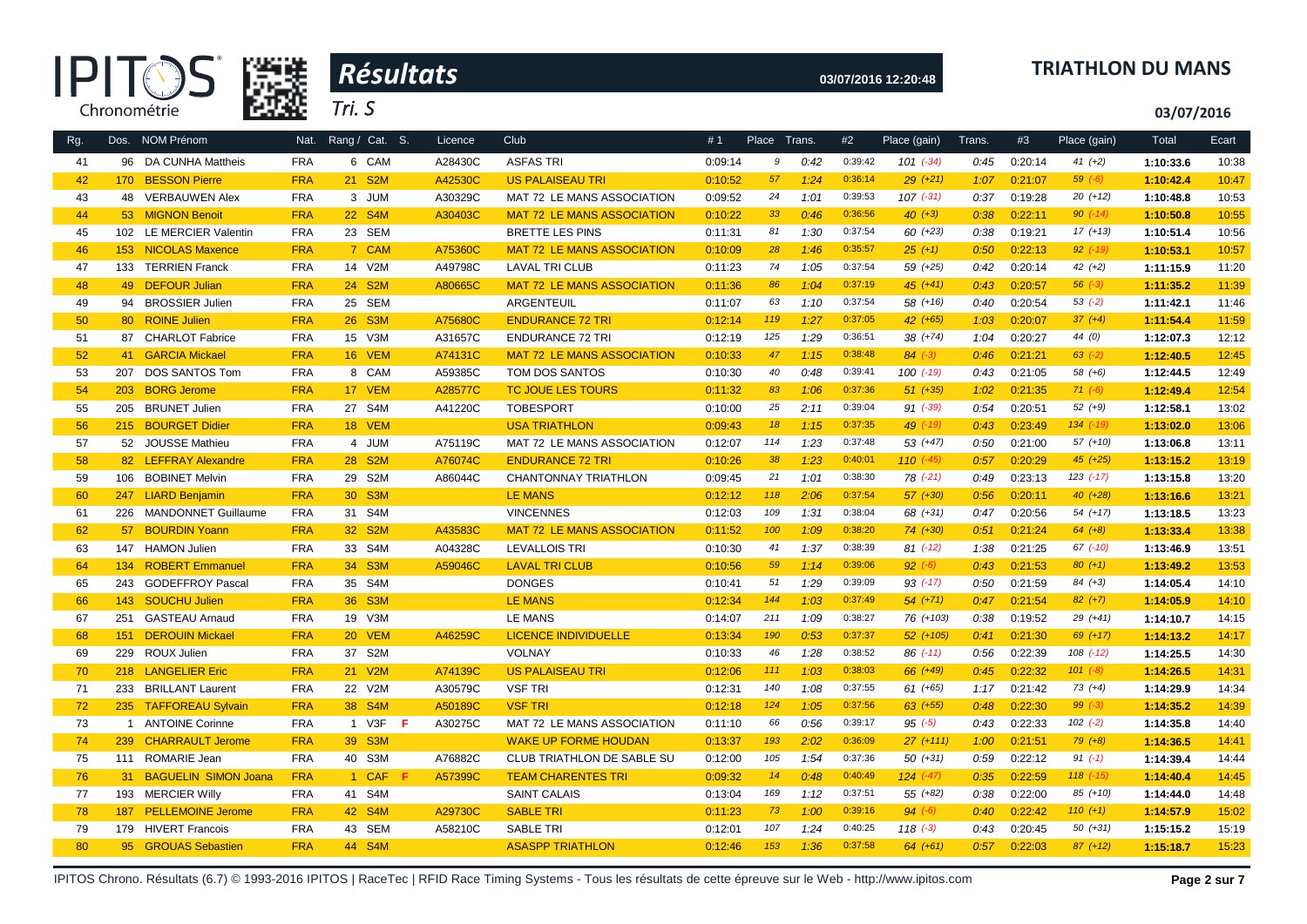



# **03/07/2016 12:20:49 TRIATHLON DU MANS**

**03/07/2016**

| Rg. |                  | Dos. NOM Prénom                  | Nat.       | Rang / Cat. S. | Licence | Club                              | #1      | Place | Trans. | #2      | Place (gain)  | Trans. | #3      | Place (gain)  | Total     | Ecart |
|-----|------------------|----------------------------------|------------|----------------|---------|-----------------------------------|---------|-------|--------|---------|---------------|--------|---------|---------------|-----------|-------|
| 81  | 176              | <b>GUINOIS Alexandre</b>         | <b>FRA</b> | 45 S4M         |         | <b>RAID SP NS BIKE</b>            | 0:13:38 | 194   | 1:23   | 0:37:53 | 56 (+97)      | 1:09   | 0:21:25 | 66 (+16)      | 1:15:25.7 | 15:30 |
| 82  | 141              | <b>DUCLOS Yves</b>               | <b>FRA</b> | 23 V2M         |         | <b>LE MANS</b>                    | 0:12:30 | 139   | 1:28   | 0:40:48 | $123 (+13)$   | 0:34   | 0:20:11 | $39 (+44)$    | 1:15:28.8 | 15:33 |
| 83  | 125              | <b>BLAIRE Matthieu</b>           | <b>FRA</b> | 46 S4M         | A81108C | JEUNESSES SPORTIVES D ALLO        | 0:12:51 | 157   | 1:09   | 0:38:06 | $70(+71)$     | 0:43   | 0:22:50 | $113 (+3)$    | 1:15:37.7 | 15:42 |
| 84  | 155              | <b>GUILLEMOTO Marc</b>           | <b>FRA</b> | 24 V2M         | A31646C | <b>ENDURANCE 72 TRI</b>           | 0:10:49 | 55    | 1:14   | 0:38:56 | $87$ $(-5)$   | 0:52   | 0:23:50 | $135$ $(-24)$ | 1:15:39.4 | 15:44 |
| 85  |                  | 183 MONTMORIL Jerome             | <b>FRA</b> | 47 S2M         | A83386C | <b>SABLE TRI</b>                  | 0:12:32 | 142   | 1:14   | 0:38:26 | 75 (+53)      | 0:38   | 0:23:02 | $120 (+4)$    | 1:15:50.6 | 15:55 |
| 86  |                  | 135 GABORY Laurent               | <b>FRA</b> | 25 VEM         |         | <b>LE MANS</b>                    | 0:12:33 | 143   | 1:43   | 0:37:31 | $48 (+62)$    | 1:22   | 0:22:51 | $114 (-5)$    | 1:15:58.0 | 16:02 |
| 87  |                  | 40 CORREAS Stephane              | <b>FRA</b> | 26 VEM         | A58812C | MAT 72 LE MANS ASSOCIATION        | 0:11:41 | 89    | 2:46   | 0:38:12 | $72 (-6)$     | 1:10   | 0:22:15 | $93 (+8)$     | 1:16:01.0 | 16:05 |
| 88  |                  | 177 LE BASTARD Jean-Francois FRA |            | 27 V4M         | A66939C | ASCCRAMBOUILLET OLYMPIQUE         | 0:14:50 | 220   | 2:02   | 0:35:11 | $16 (+136)$   | 1:40   | 0:22:24 | $96 (-4)$     | 1:16:04.8 | 16:09 |
| 89  |                  | 211 FLINKER Jeremy               | <b>FRA</b> | 48 S3M         | A87673C | TRI CLUB NANTAIS                  | 0:14:01 | 208   | 2:52   | 0:35:24 | 18 (+117)     | 1:44   | 0:22:16 | $94 (+2)$     | 1:16:13.7 | 16:18 |
| 90  |                  | 93 BORDEAU Mickael               | <b>FRA</b> | 49 S4M         |         | <b>ANILLE BRAYE ATHLETISME</b>    | 0:12:17 | 122   | 2:14   | 0:40:27 | $119$ $(-12)$ | 1:12   | 0:20:06 | $35 (+44)$    | 1:16:15.0 | 16:19 |
| 91  | 242              | <b>BARRET Benoit</b>             | <b>FRA</b> | 28 V2M         |         | <b>LE MANS</b>                    | 0:12:05 | 110   | 1:59   | 0:39:26 | $97 (+8)$     | 0:57   | 0:21:50 | $78(+11)$     | 1:16:15.3 | 16:20 |
| 92  | 240              | <b>SIMON Frederic</b>            | <b>FRA</b> | 29 VEM         |         | <b>YVRE LE POLIN</b>              | 0:12:07 | 113   | 2:03   | 0:38:28 | $77(+19)$     | 1:03   | 0:22:38 | $107 (+2)$    | 1:16:15.7 | 16:20 |
| 93  |                  | 195 PLASSART Jerome              | <b>FRA</b> | 50 S3M         |         | SARGE LES LE MANS                 | 0:10:49 | 56    | 1:24   | 0:39:33 | 98 (-24)      | 1:00   | 0:23:37 | $126$ $(-13)$ | 1:16:21.2 | 16:25 |
| 94  | 139 <sup>°</sup> | <b>CREBASSA Denis</b>            | <b>FRA</b> | 30 VEM         |         | <b>LE MANS</b>                    | 0:13:09 | 172   | 1:51   | 0:38:42 | $82(+66)$     | 0:47   | 0:22:01 | $86 (+12)$    | 1:16:28.3 | 16:33 |
| 95  | 237              | <b>MARIE Stephane</b>            | <b>FRA</b> | 31 V2M         | A30570C | <b>VSF TRI</b>                    | 0:12:17 | 121   | 1:46   | 0:40:33 | $121 (-2)$    | 0:54   | 0:21:20 | 62 (+28)      | 1:16:47.3 | 16:52 |
| 96  |                  | 117 NONY Thomas                  | <b>FRA</b> | 51 S3M         |         | <b>FOSSE</b>                      | 0:13:22 | 181   | 1:18   | 0:39:43 | $102 (+66)$   | 0:59   | 0:21:30 | $70(+19)$     | 1:16:49.6 | 16:54 |
| 97  |                  | 73 DERET Franck                  | <b>FRA</b> | 32 V3M         | A30318C | MAT 72 LE MANS ASSOCIATION        | 0:11:39 | 87    | 0:55   | 0:38:39 | 80 (+24)      | 0:59   | 0:24:40 | $153$ $(-34)$ | 1:16:49.8 | 16:54 |
| 98  |                  | 74 DERET Vincent                 | <b>FRA</b> | 52 SEM         | A30330C | <b>COMPIEGNE TRI</b>              | 0:10:22 | 32    | 0:51   | 0:40:13 | $113$ $(-40)$ | 0:42   | 0:24:44 | 156 (-26)     | 1:16:49.9 | 16:54 |
| 99  |                  | 71 COUTABLE Antoine              | <b>FRA</b> | 33 VEM         | A30271C | MAT 72 LE MANS ASSOCIATION        | 0:10:55 | 58    | 1:36   | 0:38:46 | $83 (-8)$     | 0:59   | 0:24:41 | $155 (-33)$   | 1:16:55.7 | 17:00 |
| 100 |                  | 23 LE LIEVRE Corinne             | <b>FRA</b> | 2 VEF F        |         | <b>PARIS</b>                      | 0:12:24 | 132   | 2:02   | 0:41:28 | $139( -9)$    | 1:00   | 0:20:07 | $36 (+41)$    | 1:16:59.1 | 17:03 |
| 101 | 157              | LELIEVRE Christophe              | <b>FRA</b> | 34 VEM         | A80507C | <b>MASTRIA 53</b>                 | 0:13:49 | 202   | 1:15   | 0:39:52 | $106 (+72)$   | 1:17   | 0:20:57 | 55 (+29)      | 1:17:07.0 | 17:11 |
| 102 |                  | 194 LEFEVRE Richard              | <b>FRA</b> | 35 V2M         | A82932C | <b>SAINTE GENEVIEVE TRI</b>       | 0:12:00 | 106   | 1:32   | 0:39:59 | $109 (+3)$    | 1:09   | 0:22:30 | $98 (+1)$     | 1:17:07.0 | 17:11 |
| 103 |                  | 81 RABEAU Guenael                | <b>FRA</b> | 53 S2M         | A81169C | <b>ENDURANCE 72 TRI</b>           | 0:13:23 | 183   | 1:10   | 0:38:59 | $90 (+79)$    | 1:08   | 0:22:32 | $100 (+1)$    | 1:17:09.7 | 17:14 |
| 104 |                  | 2 GIBON Marjorie                 | <b>FRA</b> | 1 S4F          | A59109C | <b>MAT 72 LE MANS ASSOCIATION</b> | 0:10:32 | 45    | 1:06   | 0:42:44 | $156$ $(-71)$ | 0:45   | 0:22:04 | $88 (+12)$    | 1:17:10.1 | 17:14 |
| 105 |                  | 84 POMME David                   | <b>FRA</b> | 36 VEM         | A74177C | <b>ENDURANCE 72 TRI</b>           | 0:13:14 | 174   | 1:54   | 0:39:22 | 96 (+54)      | 1:15   | 0:21:36 | $72 (+15)$    | 1:17:19.8 | 17:24 |
| 106 |                  | 47 PELTIER Fabrice               | <b>FRA</b> | 54 S4M         | A71588C | <b>MAT 72 LE MANS ASSOCIATION</b> | 0:10:28 | 39    | 2:02   | 0:41:13 | $135$ $(-68)$ | 1:04   | 0:22:45 | $111 (+1)$    | 1:17:28.9 | 17:33 |
| 107 | 131              | <b>HEURTAULT Hugues</b>          | <b>FRA</b> | 9 CAM          |         | L AIGLE                           | 0:11:20 | 71    | 2:08   | 0:38:06 | $69$ $(-5)$   | 1:16   | 0:24:47 | 159 (-31)     | 1:17:35.1 | 17:39 |
| 108 | $103 -$          | <b>DUPIN Julien</b>              | <b>FRA</b> | 55 S4M         |         | <b>CAEN</b>                       | 0:12:39 | 146   | 3:08   | 0:38:48 | $85 (+24)$    | 1:16   | 0:21:54 | $81 (+14)$    | 1:17:43.1 | 17:47 |
| 109 |                  | 192 CLERC Cyril                  | <b>FRA</b> | 37 VEM         |         | SAINT ANTOINE DU ROCHER           | 0:11:58 | 102   | 1:38   | 0:40:08 | $112 (-7)$    | 1:25   | 0:22:37 | 104(0)        | 1:17:43.3 | 17:48 |
| 110 | 130 <sub>1</sub> | <b>MIDELET Pierrick</b>          | <b>FRA</b> | 38 VEM         |         | <b>LA QUINTE</b>                  | 0:13:58 | 205   | 1:25   | 0:38:38 | $79(+93)$     | 2:05   | 0:21:44 | $74(+2)$      | 1:17:48.4 | 17:53 |
| 111 | 241              | <b>CELLIER Laurent</b>           | <b>FRA</b> | 56 S4M         |         | <b>FRANCONVILLE</b>               | 0:10:36 | 49    | 1:07   | 0:40:30 | 120 (-41)     | 1:03   | 0:24:41 | $154$ $(-21)$ | 1:17:54.8 | 17:59 |
| 112 |                  | 137 FROGER Cyril                 | <b>FRA</b> | 57 S4M         |         | <b>LE MANS</b>                    | 0:13:16 | 176   | 1:29   | 0:41:51 | $145 (+27)$   | 0:58   | 0:20:26 | $43 (+37)$    | 1:17:56.3 | 18:01 |
| 113 |                  | 26 SEELEITER Marine              | <b>FRA</b> | 2 S2F<br>-F    | A35727C | <b>PONTIVY TRI</b>                | 0:11:29 | 80    | 1:18   | 0:41:38 | $141 (-37)$   | 0:40   | 0:23:00 | $119 (+4)$    | 1:18:03.0 | 18:07 |
| 114 |                  | 119 PUY Pierre                   | <b>FRA</b> | 58 S2M         |         | <b>HAGUENAU</b>                   | 0:13:05 | 170   | 1:36   | 0:42:04 | $147 (+17)$   | 0:51   | 0:20:34 | $46 (+39)$    | 1:18:08.5 | 18:13 |
| 115 |                  | 206 CONILLEAU Sebastien          | <b>FRA</b> | 59 S4M         | A32563C | <b>TOBESPORT</b>                  | 0:11:26 | 77    | 0:57   | 0:41:01 | 128 (-23)     | 0:44   | 0:24:05 | $141 (-15)$   | 1:18:10.8 | 18:15 |
| 116 | 97               | <b>DROGUET Hubert</b>            | <b>FRA</b> | 39 V4M         | A28368C | <b>ASFAS TRI</b>                  | 0:12:23 | 131   | 1:11   | 0:38:04 | $67$ $(+54)$  | 1:00   | 0:25:38 | 179 (-39)     | 1:18:14.5 | 18:19 |
| 117 |                  | 191 PILLAUDIN David              | <b>FRA</b> | 40 VEM         |         | SAINT ANTOINE DU ROCHER           | 0:13:24 | 185   | 1:37   | 0:40:04 | $111 (+47)$   | 0:58   | 0:22:16 | $95 (+21)$    | 1:18:17.7 | 18:22 |
| 118 |                  | 140 VARET Hugo                   | <b>FRA</b> | 60 S2M         |         | <b>LE MANS</b>                    | 0:13:42 | 197   | 2:04   | 0:41:43 | $142$ $(+30)$ | 0:51   | 0:20:09 | $38 (+49)$    | 1:18:26.5 | 18:31 |
| 119 | 234              | <b>DELORMES Pierre Yves</b>      | <b>FRA</b> | 61 SEM         | A81672C | <b>VSF TRI</b>                    | 0:11:11 | 67    | 1:07   | 0:40:18 | $114$ $(-26)$ | 0:59   | 0:24:59 | 167 (-26)     | 1:18:31.8 | 18:36 |
| 120 |                  | 171 LANDAIS Jeremy               | <b>FRA</b> | 62 S2M         |         | <b>PONTVALLAIN</b>                | 0:14:43 | 217   | 1:31   | 0:38:15 | $73(+98)$     | 1:14   | 0:22:57 | $117(-1)$     | 1:18:38.4 | 18:43 |
|     |                  |                                  |            |                |         |                                   |         |       |        |         |               |        |         |               |           |       |

IPITOS Chrono. Résultats (6.7) © 1993-2016 IPITOS | RaceTec | RFID Race Timing Systems - Tous les résultats de cette épreuve sur le Web - http://www.ipitos.com Page 3 sur 7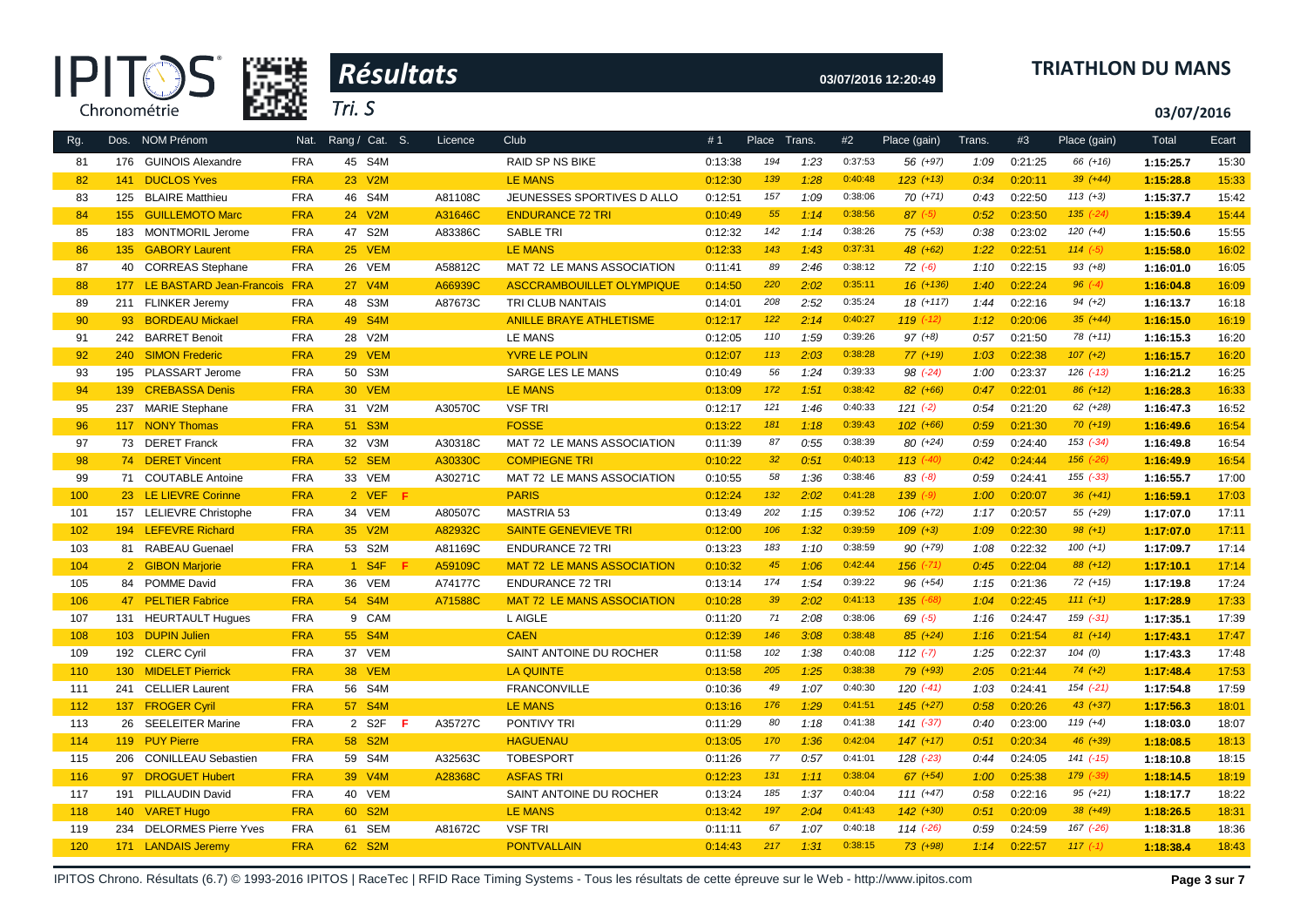|            |     | Leur ve<br>Chronométrie                     |                          | Tri. S |                 |    |         |                                                            |                    |              |              |                    |                            |              |                    |                          | 03/07/2016             |                |
|------------|-----|---------------------------------------------|--------------------------|--------|-----------------|----|---------|------------------------------------------------------------|--------------------|--------------|--------------|--------------------|----------------------------|--------------|--------------------|--------------------------|------------------------|----------------|
| Rg.        |     | Dos. NOM Prénom                             | Nat.                     |        | Rang / Cat. S.  |    | Licence | Club                                                       | #1                 | Place Trans. |              | #2                 | Place (gain)               | Trans.       | #3                 | Place (gain)             | Total                  | Ecart          |
| 121        |     | 201 PECE-BOURGEROLLE Re                     | <b>FRA</b>               |        | 63 SEM          |    |         | <b>TAVERNY</b>                                             | 0:12:06            | 112          | 1:09         | 0:39:58            | $108 (+14)$                | 0:57         | 0:24:34            | 149 (-23)                | 1:18:41.5              | 18:46          |
| 122        |     | 114 FACCENDA Andreas                        | <b>FRA</b>               |        | 64 SEM          |    | A76811C | <b>DRAVEIL TRIATHLON 2000</b>                              | 0:12:46            | 152          | 2:17         | 0:39:37            | 99 (+28)                   | 1:37         | 0:22:41            | $109 (+2)$               | 1:18:55.7              | 19:00          |
| 123        | 128 | <b>BRECHET Thierry</b>                      | <b>FRA</b>               |        | 41 V3M          |    |         | LA MEIGNANNE                                               | 0:11:57            | 101          | 1:47         | 0:38:59            | 89 (+5)                    | 1:26         | 0:24:54            | 163 (-27)                | 1:19:00.7              | 19:05          |
| 124        | 200 | <b>NONET Jean-Charles</b>                   | <b>FRA</b>               |        | 42 VEM          |    |         | <b>STADE ARTOIS 37</b>                                     | 0:13:50            | 203          | 1:43         | 0:38:08            | $71 (+98)$                 | 1:22         | 0:24:05            | $140$ $(-19)$            | 1:19:05.6              | 19:10          |
| 125        |     | 249 CHOLLET Christophe                      | <b>FRA</b>               |        | 43 V3M          |    |         | <b>BONCHAMP LES LAVAL</b>                                  | 0:12:57            | 164          | 1:43         | 0:41:58            | 146 (+14)                  | 0:36         | 0:21:56            | 83 (+25)                 | 1:19:07.1              | 19:11          |
| 126        | 222 | <b>BOUTHEMY Thibault</b>                    | <b>FRA</b>               |        | 44 VEM          |    |         | <b>VIBRAYE TENNIS</b>                                      | 0:12:15            | 120          | 2:24         | 0:42:05            | $148$ $(-32)$              | 0:40         | 0:21:47            | $75 (+26)$               | 1:19:09.1              | 19:13          |
| 127        | 30  | <b>BOISTEAU Cecile</b>                      | <b>FRA</b>               |        | 3 VEF           | -F | A31135C | <b>SEGRE ESSHA TRI</b>                                     | 0:12:26            | 134          | 1:07         | 0:39:46            | $103 (+35)$                | 0:52         | 0:25:03            | 168 (-28)                | 1:19:10.5              | 19:15          |
| 128        |     | 98 BOIVIN Baptiste                          | <b>FRA</b>               |        | 65 S3M          |    |         |                                                            | 0:13:41            | 196          | 1:17         | 0:39:48            | $104 (+71)$                | 0:55         | 0:23:47            | $133 (-3)$               | 1:19:25.7              | 19:30          |
| 129        |     | 9 LACROUTE Marianne                         | <b>FRA</b>               |        | 1 JUF F         |    | A45124C | <b>ENDURANCE 72 TRI</b>                                    | 0:10:48            | 54           | 1:02         | 0:42:58            | 162 (-73)                  | 0:35         | 0:24:12            | $144 (-2)$               | 1:19:33.0              | 19:37          |
| 130        |     | 204 ROUX Sebastien                          | <b>FRA</b>               |        | 66 S3M          |    |         | <b>TELOCHE</b>                                             | 0:11:48            | 95           | 1:46         | 0:40:22            | $116$ $(-16)$              | 1:00         | 0:24:44            | $157$ $(-19)$            | 1:19:37.3              | 19:42          |
| 131        | 50  | <b>DURAND Ludovic</b>                       | <b>FRA</b>               |        | 45 VEM          |    | A30334C | MAT 72 LE MANS ASSOCIATION                                 | 0:10:58            | 60           | 1:02         | 0:41:26            | $137$ $(-41)$              | 0:48         | 0:25:30            | 175 (-30)                | 1:19:41.8              | 19:46          |
| 132        |     | 19 MABIT Carla                              | <b>FRA</b>               |        | 2 CAF F         |    | A32145C | LE POIRE SUR VIE VENDEE TRI                                | 0:10:10            | 29           | 0:55         | 0:43:06            | $167 (-84)$                | 0:43         | 0:24:57            | $165$ $(-19)$            | 1:19:48.9              | 19:53          |
| 133        |     | 116 HUBERT Julien                           | FRA                      |        | 67 S2M          |    |         | <b>FONTENAY SOUS BOIS</b>                                  | 0:11:50            | 97           | 2:07         | 0:41:06            | 132 (-39)                  | 1:05         | 0:23:42            | $131 (+3)$               | 1:19:49.1              | 19:53          |
| 134        |     | 61 DREVON Bernard                           | <b>FRA</b>               |        | 46 V4M          |    | A74057C | <b>MAT 72 LE MANS ASSOCIATION</b>                          | 0:11:18            | 69           | 1:24         | 0:41:45            | $144 (-49)$                | 0:52         | 0:24:36            | $151$ $(-16)$            | 1:19:52.2              | 19:56          |
| 135        |     | 29 SINGH Marjorie                           | <b>FRA</b>               |        | 3 S4F F         |    |         | <b>SACLAY</b>                                              | 0:12:54            | 162          | 2:49         | 0:42:14            | $149(-8)$                  | 0:37         | 0:21:24            | 65 (+35)                 | 1:19:55.8              | 20:00          |
| 136        |     | 186 MORVAN Etienne                          | <b>FRA</b>               |        | 10 CAM          |    | A83089C | <b>SABLE TRI</b>                                           | 0:09:31            | 13           | 1:12         | 0:37:55            | $62$ $(-28)$               | 0:47         | 0:30:41            | $222 (-95)$              | 1:20:03.7              | 20:08          |
| 137        |     | 148 BES Philippe                            | <b>FRA</b>               |        | 47 V4M          |    | A06234C | LICENCE INDIVIDUELLE                                       | 0:13:18            | 178          | 1:17         | 0:40:43            | $122 (+38)$                | 1:11         | 0:23:39            | $130 (+3)$               | 1:20:06.0              | 20:10          |
| 138        |     | 25 COURCIER Harmonie                        | <b>FRA</b>               |        | 4 S3F F         |    |         | <b>PLANETE MARS</b>                                        | 0:12:59            | 165          | 1:34         | 0:40:25            | $117 (+33)$                | 0:56         | 0:24:36            | $150 (-6)$               | 1:20:27.8              | 20:32          |
| 139        |     | 126 PATTIER Alban                           | <b>FRA</b>               |        | 48 VEM          |    | A32029C | JEUNESSES SPORTIVES D ALLO                                 | 0:13:04            | 168          | 2:22         | 0:41:08            | $133 (+21)$                | 0:58         | 0:23:07            | $121 (+8)$               | 1:20:36.7              | 20:41          |
| 140        |     | 150 LEMAITRE Harold                         | <b>FRA</b>               |        | 68 S3M          |    | A87380C | <b>LICENCE INDIVIDUELLE</b>                                | 0:12:41            | 148          | 3:45         | 0:39:51            | $105 (+3)$                 | 1:59         | 0:22:26            | $97 (+5)$                | 1:20:40.0              | 20:44          |
| 141        |     | 3 FOUCAUD Jeanne                            | <b>FRA</b>               |        | 5 SEF F         |    | A30382C | MAT 72 LE MANS ASSOCIATION                                 | 0:10:42            | 52           | 0:53         | 0:42:42            | 153 (-62)                  | 0:45         | 0:25:50            | 185 (-27)                | 1:20:50.4              | 20:55          |
| 142        |     | 178 PASCOT Adrien                           | <b>FRA</b>               |        | 69 S2M          |    |         | <b>RENNES</b>                                              | 0:12:21            | 128          | 1:27         | 0:41:05            | 131(0)                     | 0:50         | 0:25:16            | $170$ $(-14)$            | 1:20:56.4              | 21:01          |
| 143        |     | 138 GOURGOUSSE David                        | <b>FRA</b>               |        | 49 VEM          |    |         | LE MANS                                                    | 0:11:59            | 103          | 1:35         | 0:42:49            | 159 (-43)                  | 0:52         | 0:23:46            | $132 (+3)$               | 1:20:58.7              | 21:03          |
| 144        |     | 174 POIRIER Julien                          | <b>FRA</b>               |        | 70 S2M          |    |         | <b>PRECIGNE</b>                                            | 0:13:47            | 200          | 2:00         | 0:41:27            | $138 (+41)$                | 1:00         | 0:22:57            | $116 (+15)$              | 1:21:09.0              | 21:13          |
| 145        |     | 75 GIGLIO Jean                              | <b>FRA</b>               |        | 71 S3M          |    |         |                                                            | 0:12:21            | 129          | 2:44         | 0:43:29            | 174 (-45)                  | 1:10         | 0:21:27            | 68 (+29)                 | 1:21:09.5              | 21:14          |
| 146        |     | 60 KNAUBLICH Clement                        | <b>FRA</b>               |        | 72 S2M          |    | A29718C | <b>MAT 72 LE MANS ASSOCIATION</b>                          | 0:12:31            | 141          | 1:31         | 0:41:02            | $130 (+4)$                 | 0:59         | 0:25:15            | $169$ $(-9)$             | 1:21:16.8              | 21:21          |
| 147        |     | 121 MAURICE MAC CARTHY H FRA                |                          |        | 73 S2M          |    | A73955C | <b>ISSY TRI</b>                                            | 0:12:10            | 116          | 1:16         | 0:41:44            | $143$ $(-23)$              | 1:27         | 0:24:52            | $161 (-8)$               | 1:21:27.8              | 21:32          |
| 148        |     | 12 TAQUET Severine                          | <b>FRA</b>               |        | 6 S4F           | -F | A32037C | JEUNESSES SPORTIVES D ALLO                                 | 0:11:24            | 75<br>159    | 1:48         | 0:43:01<br>0:42:52 | $165$ $(-68)$              | 1:10         | 0:24:19            | $146$ $(-5)$             | 1:21:39.8              | 21:44          |
| 149        |     | 33 ROGER Hugoline                           | <b>FRA</b>               |        | 7 SEF F         |    |         | <b>USM LE MANS</b>                                         | 0:12:52            | 90           | 1:45<br>1:31 | 0:43:02            | $160 (-7)$                 | 0:38         | 0:23:37<br>0:24:46 | $127 (+17)$<br>$158(-6)$ | 1:21:41.4              | 21:46          |
| 150        |     | 228 LE TRESTE Matthias<br>51 RIBAUT Cyrille | <b>FRA</b><br><b>FRA</b> |        | 5 JUM<br>74 S3M |    | A30274C | <b>VOISINS LE BRETONNEUX</b><br>MAT 72 LE MANS ASSOCIATION | 0:11:41            | 222          | 1:07         | 0:40:57            | $166$ $(-54)$<br>126 (+67) | 0:55<br>0:46 | 0:24:08            | $143 (+4)$               | 1:21:52.9<br>1:21:58.1 | 21:57<br>22:02 |
| 151<br>152 |     | 250 RIVIERRE Louise                         | <b>FRA</b>               |        | 3 CAF F         |    |         | <b>ST NAZAIRE</b>                                          | 0:15:03<br>0:10:30 | 42           | 0:50         | 0:45:13            | 195 (-106)                 | 0:30         | 0:24:57            | $166 (-4)$               | 1:21:58.8              | 22:03          |
| 153        | 227 | <b>LAURENT Nicolas</b>                      | <b>FRA</b>               |        | 75 S4M          |    |         | <b>VIRY-CHATILLON</b>                                      | 0:12:44            | 150          | 1:53         | 0:44:13            | 183 (-26)                  | 0:35         | 0:22:37            | $105 (+23)$              | 1:21:59.8              | 22:04          |
| 154        |     | 172 DESLANDES Francois                      | <b>FRA</b>               |        | 76 S2M          |    |         | <b>PORNICHET</b>                                           | 0:12:02            | 108          | 2:05         | 0:40:51            | $125$ (-23)                | 1:27         | 0:25:48            | $183$ $(-23)$            | 1:22:10.1              | 22:14          |
| 155        |     | 79 REMOND Alexandre                         | <b>FRA</b>               |        | 77 S4M          |    | A31608C | <b>ENDURANCE 72 TRI</b>                                    | 0:11:49            | 96           | 1:50         | 0:43:42            | 178 (-64)                  | 1:15         | 0:23:39            | $129 (+5)$               | 1:22:12.5              | 22:17          |
| 156        |     | 123 NEUHAUS Philippe                        | <b>FRA</b>               |        | 50 VEM          |    |         | <b>JAMG</b>                                                | 0:13:33            | 188          | 2:51         | 0:41:02            | $129$ $(+23)$              | 1:55         | 0:22:54            | $115 (+9)$               | 1:22:13.5              | 22:18          |
| 157        |     | 158 MINISINI Johann                         | <b>FRA</b>               |        | 78 S4M          |    |         | <b>MAUREPAS</b>                                            | 0:12:11            | 117          | 3:38         | 0:41:22            | $136$ $(-41)$              | 1:08         | 0:24:03            | $139 (+1)$               | 1:22:19.9              | 22:24          |
| 158        |     | 92 DUVAL Bruno                              | <b>FRA</b>               |        | 51 V2M          |    |         | <b>ANGERS</b>                                              | 0:13:02            | 167          | 1:28         | 0:42:40            | $152 (+11)$                | 0:39         | 0:24:55            | $164$ $(-2)$             | 1:22:41.0              | 22:45          |
| 159        |     | 169 DUPONT William                          | <b>FRA</b>               |        | 52 V2M          |    |         | <b>PARIS</b>                                               | 0:12:18            | 123          | 1:35         | 0:41:09            | $134$ $(-12)$              | 1:28         | 0:26:20            | 193 (-24)                | 1:22:48.1              | 22:52          |
| 160        |     | 145 CHENON Sylvain                          | <b>FRA</b>               |        | 79 S4M          |    |         | LE MANS ASSOCIATION TRIATHL                                | 0:11:51            | 98           | 2:22         | 0:43:24            | $172$ $(-71)$              | 1:12         | 0:24:06            | $142 (+9)$               | 1:22:52.1              | 22:56          |
|            |     |                                             |                          |        |                 |    |         |                                                            |                    |              |              |                    |                            |              |                    |                          |                        |                |



 *Résultats* **®**

# **03/07/2016 12:20:49 TRIATHLON DU MANS**

IPITOS Chrono. Résultats (6.7) © 1993-2016 IPITOS | RaceTec | RFID Race Timing Systems - Tous les résultats de cette épreuve sur le Web - http://www.ipitos.com **Page 4 sur 7**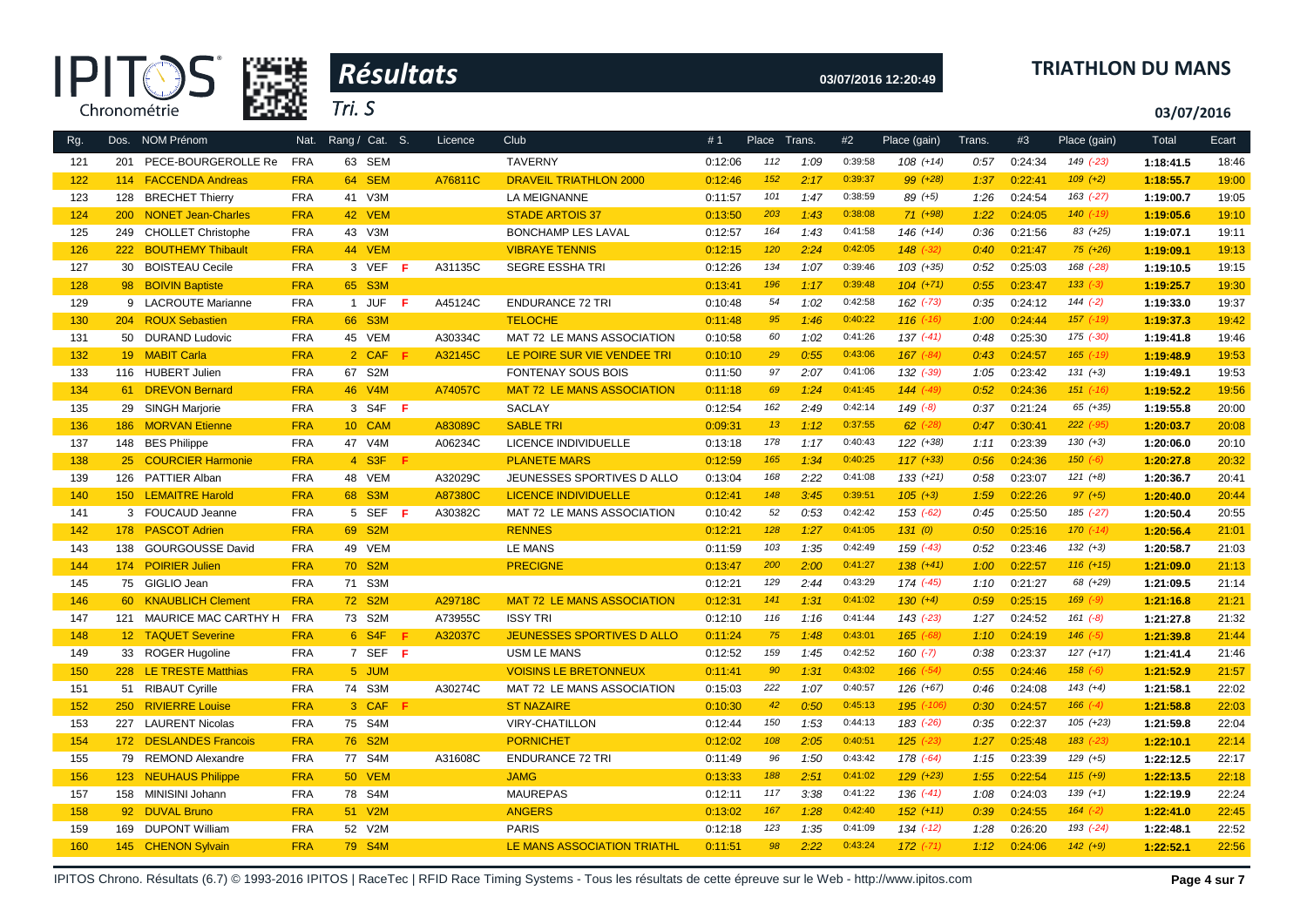



# **03/07/2016 12:20:50 TRIATHLON DU MANS**

**03/07/2016**

| Rg. |     | Dos. NOM Prénom           | Nat.       | Rang / Cat. S.     |     | Licence | <b>Club</b>                       | #1      | Place | Trans. | #2      | Place (gain)   | Trans. | #3      | Place (gain)  | Total     | Ecart |
|-----|-----|---------------------------|------------|--------------------|-----|---------|-----------------------------------|---------|-------|--------|---------|----------------|--------|---------|---------------|-----------|-------|
| 161 |     | 28 BRUCKMANN Vincent      | <b>FRA</b> | 1 HAN              |     | A53141C | <b>ENDURANCE 72 TRI</b>           | 0:12:54 | 161   | 3:24   | 0:42:46 | $157$ $(-18)$  | 2:04   | 0:21:47 | 76 (+18)      | 1:22:52.3 | 22:57 |
| 162 |     | 120 MAURICE MAC CARTHY E  | <b>FRA</b> | 80 S3M             |     |         | <b>LE MANS</b>                    | 0:13:59 | 207   | 1:36   | 0:43:29 | $175 (+27)$    | 1:16   | 0:22:38 | $106 (+18)$   | 1:22:56.5 | 23:01 |
| 163 |     | 181 TETEDOUX Aurore       | <b>FRA</b> | 8 S4F              | - F | A76319C | <b>SABLE TRI</b>                  | 0:12:25 | 133   | 1:15   | 0:43:43 | 179 (-28)      | 0:54   | 0:24:49 | $160(-2)$     | 1:23:03.5 | 23:08 |
| 164 |     | 164 BARAC H Thierry       | <b>FRA</b> | 53 V4M             |     | A79705C | <b>OLYMPIC CLUB CESSON</b>        | 0:14:07 | 212   | 2:04   | 0:42:47 | $158 (+35)$    | 1:10   | 0:23:15 | $124 (+13)$   | 1:23:21.6 | 23:26 |
| 165 |     | 8 PAILLARD Nathalie       | <b>FRA</b> | 4 VEF F            |     | A74886C | <b>ENDURANCE 72 TRI</b>           | 0:12:45 | 151   | 1:19   | 0:43:26 | $173$ $(-17)$  | 0:52   | 0:25:17 | $172 (+3)$    | 1:23:37.3 | 23:42 |
| 166 |     | 230 TROUILLOT Bernard     | <b>FRA</b> | 54 V4M             |     | A30548C | <b>VSF TRI</b>                    | 0:12:20 | 126   | 1:44   | 0:43:00 | $164$ $(-28)$  | 1:09   | 0:25:37 | $178$ $(-12)$ | 1:23:47.4 | 23:52 |
| 167 |     | 18 FLOC H Dominique       | <b>FRA</b> | 5 VEF F            |     |         | <b>LE MANS</b>                    | 0:13:19 | 179   | 1:24   | 0:44:28 | $185 (-3)$     | 1:30   | 0:23:23 | $125 (+15)$   | 1:24:02.4 | 24:07 |
| 168 |     | 168 BOUHOURS Antoine      | <b>FRA</b> | 81 S4M             |     |         | <b>PARIS</b>                      | 0:12:40 | 147   | 1:47   | 0:42:58 | $163$ $(-16)$  | 1:02   | 0:25:41 | $180 (-5)$    | 1:24:05.8 | 24:10 |
| 169 |     | 4 TERRIEN Sylvie          | <b>FRA</b> | 6 V2F              | F   | A30338C | MAT 72 LE MANS ASSOCIATION        | 0:13:37 | 192   | 1:40   | 0:43:41 | $177 (+14)$    | 1:34   | 0:23:37 | $128 (+9)$    | 1:24:07.8 | 24:12 |
| 170 |     | 108 PAPILLON Thierry      | <b>FRA</b> | 55 V2M             |     |         | <b>CHATEAU DU LOIR</b>            | 0:11:47 | 94    | 3:17   | 0:42:20 | $150(-68)$     | 1:21   | 0:25:37 | $177 (-8)$    | 1:24:19.2 | 24:23 |
| 171 |     | 5 DROGUET Marion          | <b>FRA</b> | 9 S2F              | F   | A28748C | <b>ASPTT TRI ORLEANS</b>          | 0:11:08 | 64    | 0:52   | 0:43:56 | 182 (-78)      | 0:59   | 0:27:28 | $201$ $(-29)$ | 1:24:20.4 | 24:25 |
| 172 |     | 10 ROUAULT Laetitia       | <b>FRA</b> | 10 S3F             | Æ   | A78504C | JEUNESSES SPORTIVES D ALLO        | 0:12:28 | 137   | 2:07   | 0:44:37 | $187$ $(-44)$  | 0:41   | 0:24:32 | $148 (+9)$    | 1:24:22.0 | 24:26 |
| 173 |     | 39 AMELINEAU Nathalie     | <b>FRA</b> | 7 VEF F            |     | A87561C | <b>VSF TRI</b>                    | 0:11:31 | 82    | 1:51   | 0:46:07 | 197 (-104)     | 1:03   | 0:24:23 | $147 (+13)$   | 1:24:51.8 | 24:56 |
| 174 |     | 36 DESHAYES BARRE Anne-   | <b>FRA</b> | 8 V <sub>2</sub> F | F   | A66925C | <b>VSF TRI</b>                    | 0:11:20 | 70    | 1:46   | 0:45:06 | 193 (-102)     | 1:02   | 0:26:24 | $194 (-2)$    | 1:25:36.1 | 25:40 |
| 175 |     | 6 ROBERT Renata           | <b>FRA</b> | 9 V2F              | F.  | A82007C | <b>BEAUMONT TRIATHLON</b>         | 0:13:11 | 173   | 1:36   | 0:44:40 | 189 (-12)      | 1:11   | 0:25:17 | $171 (+10)$   | 1:25:52.9 | 25:57 |
| 176 |     | 45 RUBINO Fabio           | <b>FRA</b> | 82 S4M             |     | A71868C | <b>MAT 72 LE MANS ASSOCIATION</b> | 0:13:22 | 182   | 3:36   | 0:44:29 | $186$ $(-12)$  | 1:22   | 0:23:10 | $122 (+18)$   | 1:25:57.2 | 26:01 |
| 177 |     | 32 AUCLERT Stephanie      | <b>FRA</b> | 11 S4F             | F.  | A79525C | TRINOSAURE                        | 0:12:08 | 115   | 1:49   | 0:44:48 | 191 (-60)      | 1:23   | 0:26:19 | $192 (-2)$    | 1:26:24.1 | 26:28 |
| 178 |     | 165 BOISARD Emmanuel      | <b>FRA</b> | 56 V2M             |     |         | <b>OZOUER LE VOULGIS</b>          | 0:11:40 | 88    | 2:17   | 0:40:58 | $127$ $(-41)$  | 1:53   | 0:29:39 | $214$ $(-49)$ | 1:26:25.0 | 26:29 |
| 179 |     | 66 MAIRESSE Antoine       | <b>FRA</b> | 83 S4M             |     | A30299C | MAT 72 LE MANS ASSOCIATION        | 0:13:00 | 166   | 2:06   | 0:42:57 | $161 (-5)$     | 1:01   | 0:27:27 | $200 (-8)$    | 1:26:28.0 | 26:32 |
| 180 |     | 16 PLESTAN DURAND Karine  | <b>FRA</b> | <b>10 VEF</b>      | - F |         | <b>LE MANS</b>                    | 0:13:28 | 186   | 1:42   | 0:44:38 | $188(-4)$      | 0:56   | 0:25:49 | $184 (+10)$   | 1:26:30.6 | 26:35 |
| 181 |     | 162 FOURNIER Nicolas      | <b>FRA</b> | 57 VEM             |     |         |                                   | 0:13:23 | 184   | 2:39   | 0:43:12 | $169 (+1)$     | 0:55   | 0:26:30 | $195 (+2)$    | 1:26:36.2 | 26:40 |
| 182 |     | 232 PAILLARD Patrick      | <b>FRA</b> | 58 V3M             |     | A30572C | <b>VSF TRI</b>                    | 0:12:27 | 136   | 1:36   | 0:42:39 | $151$ $(-15)$  | 1:06   | 0:29:01 | $211 (-31)$   | 1:26:47.2 | 26:51 |
| 183 |     | 154 PALISSEAU Gilles      | <b>FRA</b> | 84 S3M             |     |         | <b>MAISONS LAFFITTE</b>           | 0:11:46 | 93    | 2:55   | 0:45:00 | 192 (-95)      | 1:21   | 0:25:52 | $186 (+5)$    | 1:26:51.5 | 26:56 |
| 184 |     | 65 PORTEFAIX Pierre       | <b>FRA</b> | 59 V5M             |     | A30279C | <b>MAT 72 LE MANS ASSOCIATION</b> | 0:13:45 | 198   | 0:59   | 0:42:42 | $154 (+34)$    | 1:01   | 0:28:31 | $208$ $(-20)$ | 1:26:56.6 | 27:01 |
| 185 | 159 | <b>LEGANGNEUX Nicolas</b> | <b>FRA</b> | 60 VEM             |     |         | MONCE EN BELIN                    | 0:13:29 | 187   | 2:21   | 0:43:45 | 180(0)         | 1:12   | 0:26:18 | $191 (+2)$    | 1:27:02.4 | 27:07 |
| 186 |     | 38 TROUILLOT Marie Helene | <b>FRA</b> | 11 V3F             | F   | A30550C | <b>VSF TRI</b>                    | 0:12:53 | 160   | 1:43   | 0:45:09 | $194$ $(-29)$  | 1:13   | 0:26:13 | $190 (+3)$    | 1:27:07.7 | 27:12 |
| 187 |     | 129 PARANT Christophe     | <b>FRA</b> | 85 S2M             |     |         | LA MILESSE                        | 0:14:40 | 216   | 3:25   | 0:43:13 | 170 (+23)      | 2:06   | 0:24:16 | $145 (+6)$    | 1:27:39.0 | 27:43 |
| 188 |     | 89 GRANGE Jerome          | <b>FRA</b> | 61 V2M             |     |         | 53150 BREE                        | 0:16:14 | 231   | 3:42   | 0:43:10 | $168 (+27)$    | 0:47   | 0:24:39 | $152 (+16)$   | 1:28:29.3 | 28:34 |
| 189 |     | 17 GAUTIER Severine       | <b>FRA</b> | 12 VEF $F$         |     |         | <b>LE MANS</b>                    | 0:12:50 | 156   | 1:59   | 0:44:26 | 184 (-28)      | 1:30   | 0:27:57 | $204 (-5)$    | 1:28:39.5 | 28:44 |
| 190 |     | 46 MARIANNE Aymeric       | <b>FRA</b> | 62 VEM             |     | A30407C | <b>MAT 72 LE MANS ASSOCIATION</b> | 0:14:01 | 209   | 1:22   | 0:46:59 | $201 (+10)$    | 0:51   | 0:25:47 | $181 (+9)$    | 1:28:58.1 | 29:02 |
| 191 |     | 127 LEBIGOT Yann          | <b>FRA</b> | 63 VEM             |     | A32043C | JEUNESSES SPORTIVES D ALLO        | 0:14:08 | 213   | 2:11   | 0:45:20 | $196 (+18)$    | 1:27   | 0:26:06 | $188 (+4)$    | 1:29:09.0 | 29:13 |
| 192 |     | 76 POUGET Thierry         | <b>FRA</b> | 64 V3M             |     |         |                                   | 0:11:22 | 72    | 1:04   | 0:44:44 | $190 (-85)$    | 1:08   | 0:31:01 | $224 (-35)$   | 1:29:17.8 | 29:22 |
| 193 |     | 63 MOUDA Abdellah         | <b>FRA</b> | 65 V2M             |     | A55300C | MAT 72 LE MANS ASSOCIATION        | 0:12:22 | 130   | 2:42   | 0:46:40 | 198 (-66)      | 2:09   | 0:25:30 | $176 (+3)$    | 1:29:21.8 | 29:26 |
| 194 |     | 152 LEGER Franck          | <b>FRA</b> | 66 V2M             |     |         | <b>LMA 72 LE MANS</b>             | 0:15:25 | 229   | 3:05   | 0:43:40 | $176 (+32)$    | 1:25   | 0:26:03 | $187 (+3)$    | 1:29:36.0 | 29:40 |
| 195 |     | 248 VIEU BRASSENS Antoine | <b>FRA</b> | 86 S2M             |     |         | PARIS <sub>17</sub>               | 0:11:51 | 99    | 0:49   | 0:52:33 | 225 (-114)     | 0:45   | 0:23:50 | $136 (+18)$   | 1:29:46.2 | 29:50 |
| 196 |     | 173 BEAUREPAIRE Yoann     | <b>FRA</b> | 87 S4M             |     |         | <b>PORNICHET BASKET</b>           | 0:13:34 | 189   | 2:25   | 0:47:17 | $203$ $(-16)$  | 0:41   | 0:26:06 | $189 (+9)$    | 1:30:01.2 | 30:05 |
| 197 |     | 14 BERAULT Cecile         | <b>FRA</b> | 13 V2F             | F   | A82312C | <b>LAVAL TRI CLUB</b>             | 0:12:20 | 127   | 2:45   | 0:49:21 | $216$ (-83)    | 1:49   | 0:24:00 | $138 (+13)$   | 1:30:11.8 | 30:16 |
| 198 |     | 144 PLESSIS Stephane      | <b>FRA</b> | 67 V2M             |     |         | <b>LE MANS</b>                    | 0:15:50 | 230   | 2:58   | 0:47:36 | $206 (+14)$    | 1:02   | 0:22:50 | $112 (+18)$   | 1:30:14.3 | 30:19 |
| 199 |     | 132 HEURTAULT Vincent     | <b>FRA</b> | 68 V2M             |     |         | L AIGLE                           | 0:11:28 | 79    | 1:35   | 0:41:31 | $140(-42)$     | 1:17   | 0:35:05 | $228$ $(-78)$ | 1:30:53.6 | 30:58 |
| 200 |     | 175 MAHAJOUB Gregory      | <b>FRA</b> | 69 V2M             |     |         | <b>PUTEAUX</b>                    | 0:11:33 | 85    | 3:08   | 0:47:42 | $208$ $(-113)$ | 1:20   | 0:27:16 | $199 (-2)$    | 1:30:56.0 | 31:00 |

IPITOS Chrono. Résultats (6.7) © 1993-2016 IPITOS | RaceTec | RFID Race Timing Systems - Tous les résultats de cette épreuve sur le Web - http://www.ipitos.com Page 5 sur 7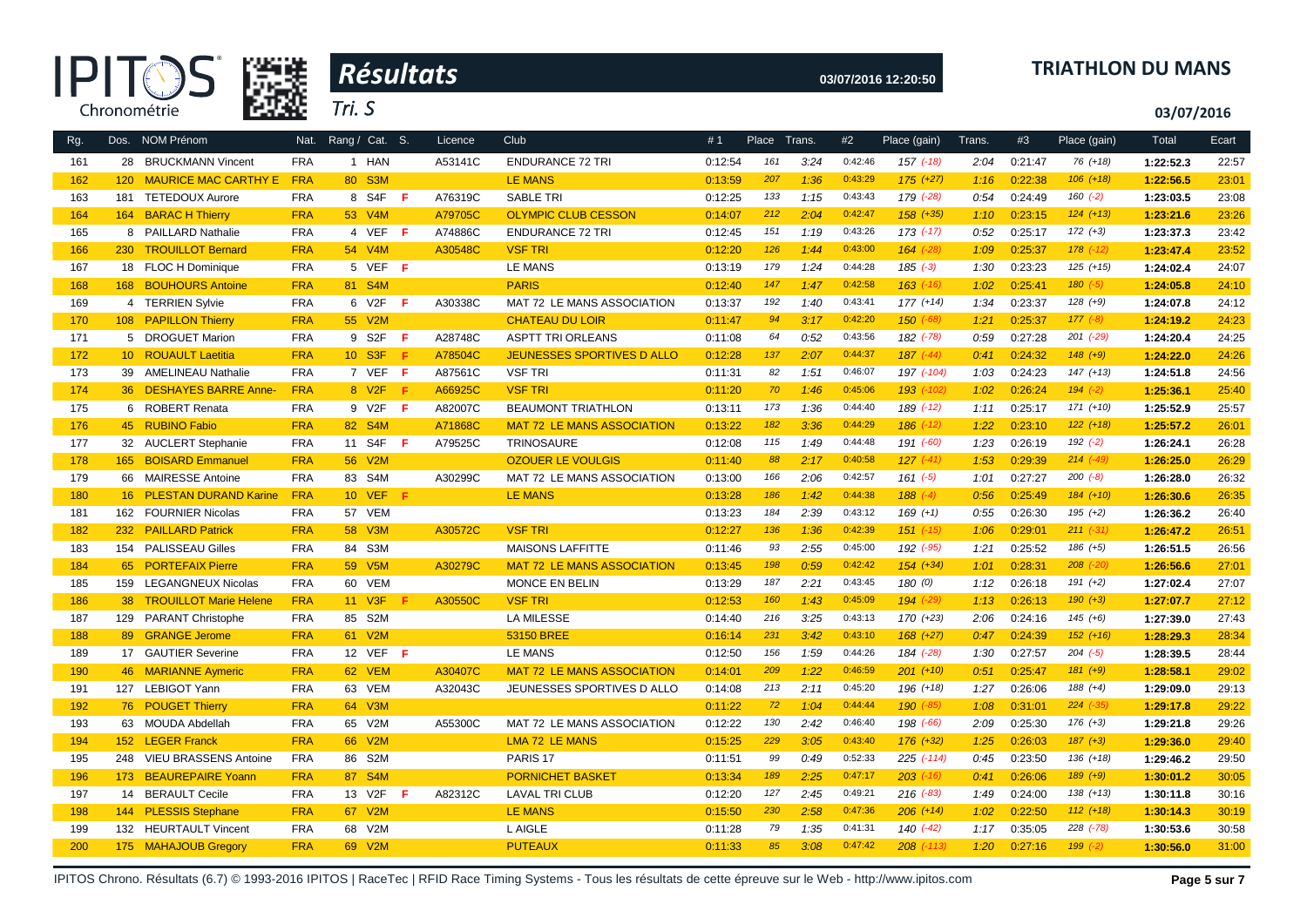|            | <b>IPITO</b>                     | 踪线         | Résultats                 |         |                                   |         |       |        |         | 03/07/2016 12:20:50 |        |          |               | <b>TRIATHLON DU MANS</b> |         |
|------------|----------------------------------|------------|---------------------------|---------|-----------------------------------|---------|-------|--------|---------|---------------------|--------|----------|---------------|--------------------------|---------|
|            | Chronométrie                     |            | Tri. S                    |         |                                   |         |       |        |         |                     |        |          |               | 03/07/2016               |         |
| Rg.        | Dos. NOM Prénom                  | Nat.       | Rang / Cat. S.            | Licence | Club                              | #1      | Place | Trans. | #2      | Place (gain)        | Trans. | #3       | Place (gain)  | Total                    | Ecart   |
| 201        | 238 PAPIN Thierry                | <b>FRA</b> | 70 V4M                    | A30557C | <b>VSF TRI</b>                    | 0:13:17 | 177   | 2:26   | 0:42:43 | $155 (+4)$          | 1:53   | 0:30:40  | $221 (-28)$   | 1:30:57.1                | 31:01   |
| 202        | 136 BOUILLO Xavier               | <b>FRA</b> | 88 S4M                    |         | <b>LE MANS</b>                    | 0:15:05 | 224   | 3:02   | 0:48:49 | $212 (+6)$          | 0:34   | 0:23:50  | $137 (+16)$   | 1:31:18.1                | 31:22   |
| 203        | 107 BOUDENNE Thomas              | <b>FRA</b> | 89 S3M                    |         | CHARENTON-LE-PONT                 | 0:15:21 | 228   | 2:31   | 0:47:34 | $205 (+13)$         | 1:15   | 0:24:53  | $162 (+12)$   | 1:31:31.8                | 31:36   |
| 204        | 64 CLAUDE Bertrand               | <b>FRA</b> | <b>71 VEM</b>             | A30332C | <b>MAT 72 LE MANS ASSOCIATION</b> | 0:13:08 | 171   | 3:19   | 0:47:08 | $202$ $(-35)$       | 1:53   | 0:26:36  | $197 (+2)$    | 1:32:03.0                | 32:07   |
| 205        | 27 MAROT Catherine               | <b>FRA</b> | 14 V3F <b>F</b>           |         | ASCCRAMBOUILLET OLYMPIQUE         | 0:15:13 | 227   | 2:45   | 0:43:17 | 171 (+35)           | 1:22   | 0:30:04  | $216$ $(-13)$ | 1:32:39.1                | 32:43   |
| 206        | 11 DRYE Isabelle                 | <b>FRA</b> | 15 V3F<br>Æ               | A32016C | <b>JEUNESSES SPORTIVES D ALLO</b> | 0:13:15 | 175   | 1:29   | 0:47:51 | $209$ $(-25)$       | 1:19   | 0:28:51  | $210 (-6)$    | 1:32:43.9                | 32:48   |
| 207        | 198<br>RICHARD-DIAGORCE Yoan FRA |            | 90 S4M                    |         | SOURS                             | 0:13:47 | 199   | 2:20   | 0:46:46 | $199(-3)$           | 0:58   | 0:29:30  | $213(-5)$     | 1:33:18.0                | 33:22   |
| 208        | 149 PRIEUR Jerome                | <b>FRA</b> | 91 S3M                    | A87383C | <b>LICENCE INDIVIDUELLE</b>       | 0:12:52 | 158   | 3:33   | 0:47:38 | $207$ $(-50)$       | 1:18   | 0:28:12  | 206(0)        | 1:33:30.1                | 33:34   |
| 209        | 22 BOISARD Delphine              | <b>FRA</b> | 16 VEF F                  |         | OZOUER LE VOULGIS                 | 0:14:36 | 215   | 3:26   | 0:46:53 | $200 (+3)$          | 0:46   | 0:27:55  | $203 (+3)$    | 1:33:34.3                | 33:39   |
| 210        | 24 SURIKOVA Daria                | <b>FRA</b> | 12 S <sub>2</sub> F<br>-F |         | <b>PARIS</b>                      | 0:15:04 | 223   | 3:55   | 0:48:07 | $211 (+4)$          | 0:46   | 0:26:30  | $196 (+9)$    | 1:34:18.9                | 34:23   |
| 211        | 34 EGLOFF Cecile                 | <b>FRA</b> | 13 S2F<br>- F             | A6550C  | <b>VERSAILLES TRI</b>             | 0:11:32 | 84    | 1:31   | 0:47:54 | 210 (-107)          | 1:21   | 0:32:09  | 227 (-20)     | 1:34:25.4                | 34:30   |
| 212        | 35 CHAMBON Nadege                | <b>FRA</b> | 14 S4F<br>-F              | A05447C | <b>VERSAILLES TRI</b>             | 0:12:49 | 154   | 1:10   | 0:48:52 | $213 (+47)$         | 1:01   | 0:30:36  | $219$ $(-11)$ | 1:34:25.6                | 34:30   |
| 213        | 78 SALMON Gil                    | <b>FRA</b> | 72 V4M                    | A31588C | <b>ENDURANCE 72 TRI</b>           | 0:13:36 | 191   | 2:29   | 0:52:10 | $222$ $(-33)$       | 1:08   | 0:25:20  | $173 (+11)$   | 1:34:41.2                | 34:45   |
| 214        | 88 REMOND Alexis                 | <b>FRA</b> | 92 S2M                    | A75023C | <b>ENDURANCE 72 TRI</b>           | 0:13:47 | 201   | 2:16   | 0:52:10 | $223$ $(-22)$       | 0:42   | 0:25:48  | $182 (+9)$    | 1:34:41.2                | 34:45   |
| 215        | 208 DUPRE Thierry                | <b>FRA</b> | 73 V2M                    |         | TRI3                              | 0:16:22 | 232   | 2:42   | 0:43:56 | 181 (+29)           | 1:24   | 0:30:26  | $218$ $(-12)$ | 1:34:46.5                | 34:51   |
| 216        | 99 BROSSE Baptiste               | <b>FRA</b> | 93 S2M                    |         |                                   | 0:13:57 | 204   | 2:52   | 0:49:52 | $219$ $(-13)$       | 1:28   | 0:26:44  | $198 (+1)$    | 1:34:51.4                | 34:56   |
| 217        | 7 RUCHETON Aurelie               | <b>FRA</b> | 15 S3F<br>- F             |         | <b>BEDEE</b>                      | 0:13:20 | 180   | 2:25   | 0:48:58 | $215$ (-31)         | 0:49   | 0:30:25  | $217(-6)$     | 1:35:54.2                | 35:58   |
| 218        | 118 BOUSSELET Charles-Antoin FRA |            | 94 S <sub>2</sub> M       |         | <b>GARAGE GYM ARGENTAN</b>        | 0:14:45 | 218   | 3:06   | 0:49:26 | $217$ $(-3)$        | 1:06   | 0:28:03  | $205 (+3)$    | 1:36:22.8                | 36:27   |
| 219        | 20 BLUDAU Geraldine              | <b>FRA</b> | 16 S4F F                  |         | LEIPZIG (ALLEMAGNE)               | 0:12:56 | 163   | 2:24   | 0:51:52 | $221 (-57)$         | 0:37   | 0:28:38  | $209 (+1)$    | 1:36:24.8                | 36:29   |
| 220        | 113 LETESSIER Davy               | <b>FRA</b> | <b>74 VEM</b>             |         |                                   | 0:13:59 | 206   | 2:24   | 0:48:57 | $214 (-8)$          | 1:22   | 0:30:52  | $223 (-6)$    | 1:37:31.1                | 37:35   |
| 221        | 219 DEROUINEAU Mickael           | <b>FRA</b> | 75 VEM                    |         | VANNES 56                         | 0:14:48 | 219   | 2:09   | 0:47:22 | $204 (+10)$         | 1:14   | 0:32:09  | $226$ $(-12)$ | 1:37:40.2                | 37:44   |
| 222        | 112 DESPRES Damien               | <b>FRA</b> | 95 S3M                    |         |                                   | 0:15:06 | 225   | 2:11   | 0:53:11 | $226$ (-1)          | 1:05   | 0:27:43  | $202 (+4)$    | 1:39:14.1                | 39:18   |
| 223        | <b>GOMBERT Clement</b><br>167    | <b>FRA</b> | 96 S2M                    |         | <b>PARIS</b>                      | 0:14:06 | 210   | 3:52   | 0:52:28 | $224$ (-15)         | 1:14   | 0:28:18  | $207 (+2)$    | 1:39:56.4                | 40:01   |
| 224        | 160 DECLERCK Damien              | <b>FRA</b> | 97 S4M                    |         | <b>MONTBAZON</b>                  | 0:14:53 | 221   | 3:15   | 0:49:30 | $218$ (-1)          | 0:51   | 0:31:50  | $225 (-2)$    | 1:40:16.7                | 40:21   |
| 225        | 166 DECOURT Guillaume            | <b>FRA</b> | 98 S2M                    |         | <b>PARIS</b>                      | 0:15:11 | 226   | 4:32   | 0:54:26 | $228 (-3)$          | 0:55   | 0:25:21  | $174 (+4)$    | 1:40:22.3                | 40:27   |
| 226        | 202 CASTEL Mathieu               | <b>FRA</b> | 99 SEM                    |         | <b>TAVERNY</b>                    | 0:09:30 | 12    | 2:38   | 0:51:42 | 220 (-195)          | 0:50   | 0:35:56  | $229$ $(-19)$ | 1:40:33.4                | 40:38   |
| 227        | 199 GUICHARD Nicolas             | <b>FRA</b> | 100 S4M                   |         | <b>ST GRATIEN</b>                 | 0:13:40 | 195   | 3:31   | 0:53:26 | $227$ $(-32)$       | 1:02   | 0:30:37  | 220(0)        | 1:42:14.2                | 42:18   |
| 228        | 90 LIDEC Ewen                    | <b>FRA</b> | 6 JUM                     |         | 53150 BREE                        | 0:12:36 | 145   | 3:14   | 0:58:13 | $230$ $(-83)$       | 1:14   | 0:29:02  | 212(0)        | 1:44:16.1                | 44:20   |
| 229        | <b>GARNIER Fabien</b><br>276     | <b>FRA</b> | 101 S3M                   |         | <b>MULSANNE</b>                   | 0:11:43 | 91    | 4:34   |         |                     |        | 11:58:02 |               | 1:45:31.7                | 45:36   |
| 230        | 277 BRISSARD Alexandra           | <b>FRA</b> | 1 HAF<br>Æ                |         | <b>MULSANNE</b>                   | 0:11:44 | 92    | 4:34   |         |                     |        | 11:58:03 |               | 1:45:32.8                | 45:37   |
| 231        | 104 TYMEZUK Nicolas              | <b>FRA</b> | 102 SEM                   |         | <b>CERGY</b>                      | 0:16:59 | 234   | 4:09   | 1:04:33 | $233 (+1)$          | 0:51   | 0:29:40  | $215 (+2)$    | 1:56:09.5                | 56:14   |
| 232        | 105 TYMEZUK Sylvain              | <b>FRA</b> | 76 V2M                    |         | <b>CERGY</b>                      | 0:18:50 | 235   | 4:31   | 0:55:11 | $229 (+5)$          | 1:26   | 0:36:18  | $230 (-2)$    | 1:56:14.2                | 56:18   |
| 233        | 13 SONNET Vanessa                | <b>FRA</b> | 17 S3F<br>- F             |         | <b>LA MILESSE</b>                 | 0:14:31 | 214   | 2:45   | 1:03:44 | $232$ $(-18)$       | 0:45   | 0:42:20  | $231 (-1)$    | 2:04:01.7                | 1:04:06 |
| 234        | 15 GIORDANO Aurelie              | <b>FRA</b> | 18 S3F<br>-F              |         | <b>LE MANS</b>                    | 0:16:43 | 233   | 4:06   | 0:58:33 | $231 (+2)$          | 1:48   | 0:42:55  | $232 (-3)$    | 2:04:01.8                | 1:04:06 |
| <b>DNF</b> | 91 MARTIN Nicolas                | <b>FRA</b> | V3M                       |         | ANGERS                            | 0:12:49 | 155   | 1:50   | 0:40:19 | $115 (+22)$         |        |          |               |                          |         |
| <b>DNS</b> | 54 FOMBONNE Gilles               | <b>FRA</b> | V7M                       | A30379C | <b>MAT 72 LE MANS ASSOCIATION</b> |         |       |        |         |                     |        |          |               |                          |         |
| <b>DNS</b> | <b>VOISIN Joel</b><br>67         | <b>FRA</b> | V5M                       | A30327C | MAT 72 LE MANS ASSOCIATION        |         |       |        |         |                     |        |          |               |                          |         |
| <b>DNS</b> | 68 FRIN Thibaut                  | <b>FRA</b> | <b>CAM</b>                | A47762C | <b>MAT 72 LE MANS ASSOCIATION</b> |         |       |        |         |                     |        |          |               |                          |         |
| <b>DNS</b> | <b>GUERAUD Fabrice</b><br>69     | <b>FRA</b> | V3M                       | A30302C | MAT 72 LE MANS ASSOCIATION        |         |       |        |         |                     |        |          |               |                          |         |
| <b>DNS</b> | 85 HAMME Alexandre               | <b>FRA</b> | S <sub>3</sub> M          | A51437C | <b>ENDURANCE 72 TRI</b>           |         |       |        |         |                     |        |          |               |                          |         |
|            |                                  |            |                           |         |                                   |         |       |        |         |                     |        |          |               |                          |         |

IPITOS Chrono. Résultats (6.7) © 1993-2016 IPITOS | RaceTec | RFID Race Timing Systems - Tous les résultats de cette épreuve sur le Web - http://www.ipitos.com Page 6 sur 7

## **03/07/2016 12:20:50 TRIATHLON DU MANS**